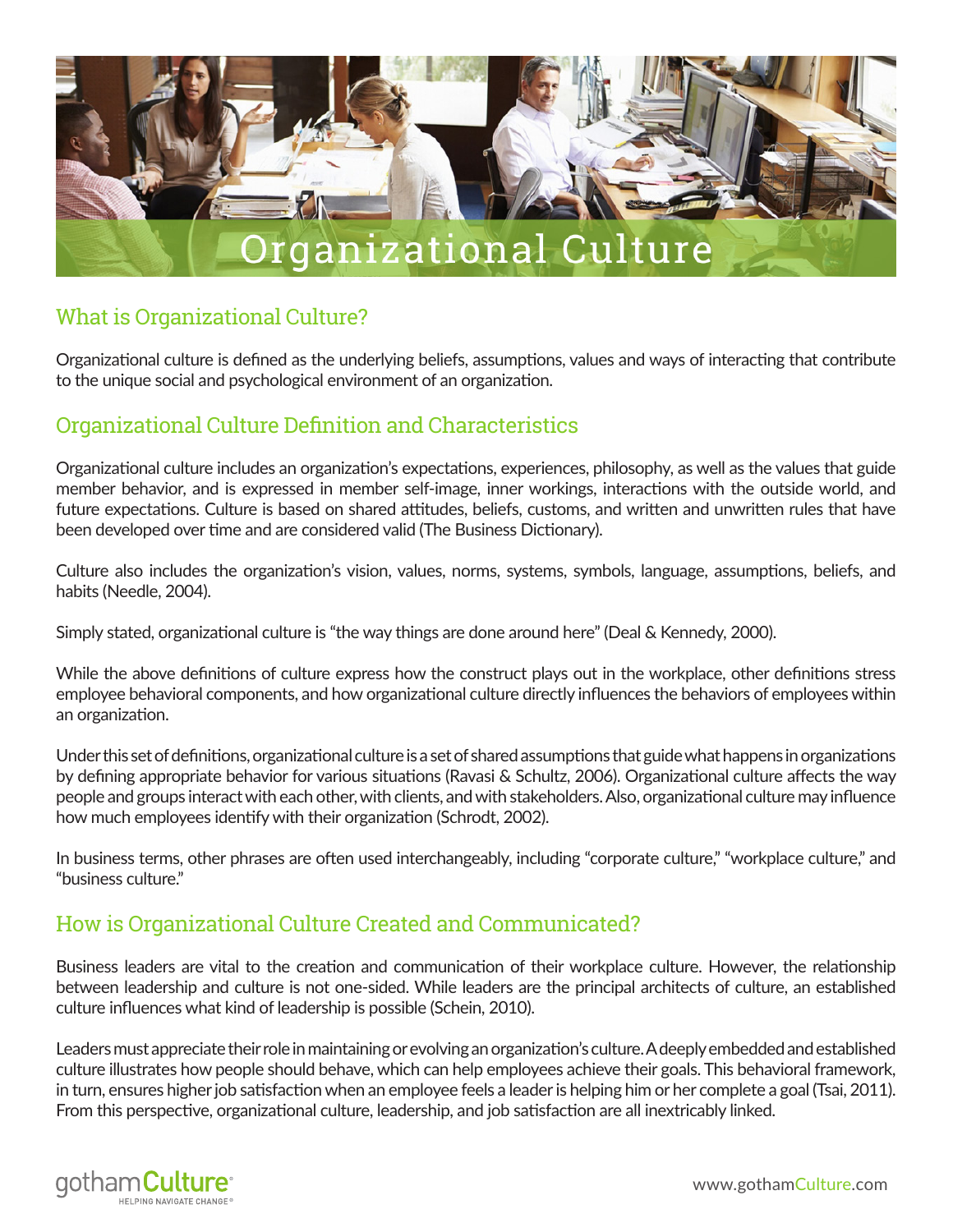Leaders can create, and also be created or influenced by, many different workplace cultures. These differences can manifest themselves is a variety of ways including, but not limited to:

# Workplace Culture Differences

#### Person Culture and Market Culture

How members of an organization conduct business, treat employees, customers, and the wider community are strong aspects of person culture and market culture. Person culture is a culture in which horizontal structures are most applicable. Each individual is seen as more valuable than the organization itself. This can be difficult to sustain, as the organization may suffer due to competing people and priorities (Boundless, 2015). Market cultures are resultsoriented, with a focus on competition, achievement, and "getting the job done" (ArtsFWD, 2013).

#### Adaptive Culture and Adhocracy Culture

The extent to which freedom is allowed in decision making, developing new ideas and personal expression are vital parts of adaptive cultures and adhocracy cultures. Adaptive cultures value change and are action-oriented, increasing the likelihood of survival through time (Costanza et al., 2015). Adhocracy cultures are dynamic and entrepreneurial, with a focus on risk-taking, innovation, and doing things first (ArtsFWD, 2013).

#### Power Culture, Role Culture, and Hierarchy Culture

How power and information flow through the organizational hierarchy and system are aspects of power cultures, role cultures, and hierarchy cultures. Power cultures have one leader who makes rapid decisions and controls the strategy. This type of culture requires a strong deference to the leader in charge (Boundless, 2015). Role cultures are where functional structures are created, where individuals know their jobs, report to their superiors, and value efficiency and accuracy above all else (Boundless, 2015). Hierarchy cultures are similar to role cultures, in that they are highly structured. They focus on efficiency, stability, and doing things right (ArtsFWD, 2013).

#### Task Culture and Clan Culture

How committed employees are towards collective objectives are parts of task cultures and clan cultures. In a task culture, teams are formed with expert members to solve particular problems. A matrix structure is common in this type of culture, due to task importance and the number of small teams in play (Boundless, 2015). Clan cultures are family-like, with a focus on mentoring, nurturing, and doing things together (ArtsFWD, 2013).

# How and Why Does Organizational Culture Change?

Organizational culture is not stagnant. Members of an organization develop a shared belief around "what right looks like" as they interact over time and learn what yields success and what doesn't. When those beliefs and assumptions lead to less than successful results, the culture must evolve for the organization to stay relevant in a changing environment.

Changing organizational culture is not an easy undertaking. Employees often resist change and can rally against a new culture. Thus, it is the duty of leaders to convince their employees of the benefits of change and show through collective experience with new behaviors that the new culture is the best way to operate to yield success.

Cummings & Worley (2004) proposed six guidelines for culture change:

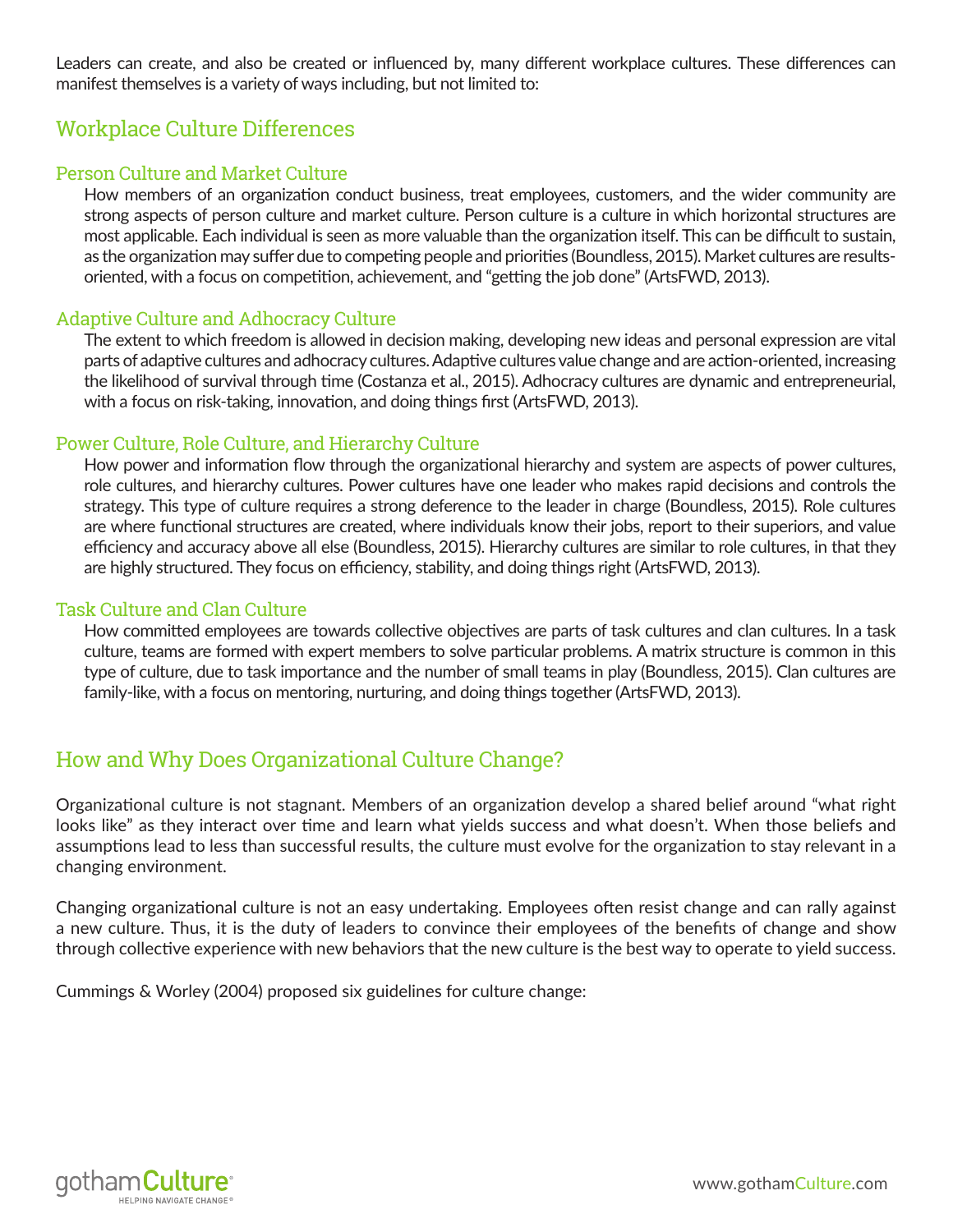# Cunnmings & Worley Six Guidelines for Culture Change

- 1. Formulate a clear strategic vision. This vision gives the intention and direction for the future culture change.
- 2. Display top-management commitment. The top of the organization must favor the culture change in order to actually implement the change in the rest of the organization.
- 3. Model culture change at the highest level. The behavior of the management needs to symbolize the kinds of values and behaviors that should be realized in the rest of the company. Change agents are keys to the success of this cultural change process and important communicators of new values.
- 4. Modify the organization to support organizational change. This includes identifying what current systems, policies, procedures and rules need to be changed so alignment with the new values and desired culture can be achieved.
- 5. Select and socialize newcomers and terminate deviants. Encouraging employee motivation and loyalty to the company will create a healthy culture. Training should be provided to all employees to help them understand the new processes, expectations, and systems.
- 6. Develop ethical and legal sensitivity. This step can identify obstacles of change and resistant employees, and acknowledge and reward employee improvement, encouraging continued change and involvement.

### What are Organizational SubCultures?

Rather than changing an entire organization's culture, an organization can be adaptable and agile by allowing certain types of subcultures to emerge. Organizational subcultures are groups whose common characteristic is a shared norm or belief (Boisnier & Chatman, 2002).

Subcultures are classified as enhancing, orthogonal, or counterculture, each exemplifying a different level of congruence with the dominant culture's values (Martin & Siehl, 1983). Members of enhancing subcultures adhere to dominant organizational culture values even more enthusiastically than members of the rest of the organization. Members of orthogonal subcultures both embrace the dominant culture's values and hold their own set of distinct, but not conflicting, values. Finally, members of a counterculture disagree with the core values of the dominant culture and hold values that directly conflict with core organizational values.

While having a deeply embedded organizational culture is usually associated with higher performance, these organizations may not be adaptive enough to ensure their long-term survival. Organizations may, therefore, become more agile by allowing subcultures to emerge.

### Conclusion

While there is widespread agreement that organizational cultures do exist and that they are a key driver in shaping organizational behaviors, pinpointing an exact definition of the concept is a difficult undertaking.

An absolute definition would allow not only for a more rigorous study of organizational culture, but also increase our understanding of how it influences other organizational outcomes such as productivity, employee engagement, and commitment. One thing is undoubtedly known about culture: It is constantly being created, changed, and splintered to ensure the success of its parent organization.

Cancialosi, C. (2017, July 17) What is Organizational Culture? Retrieved from https://gothamculture.com